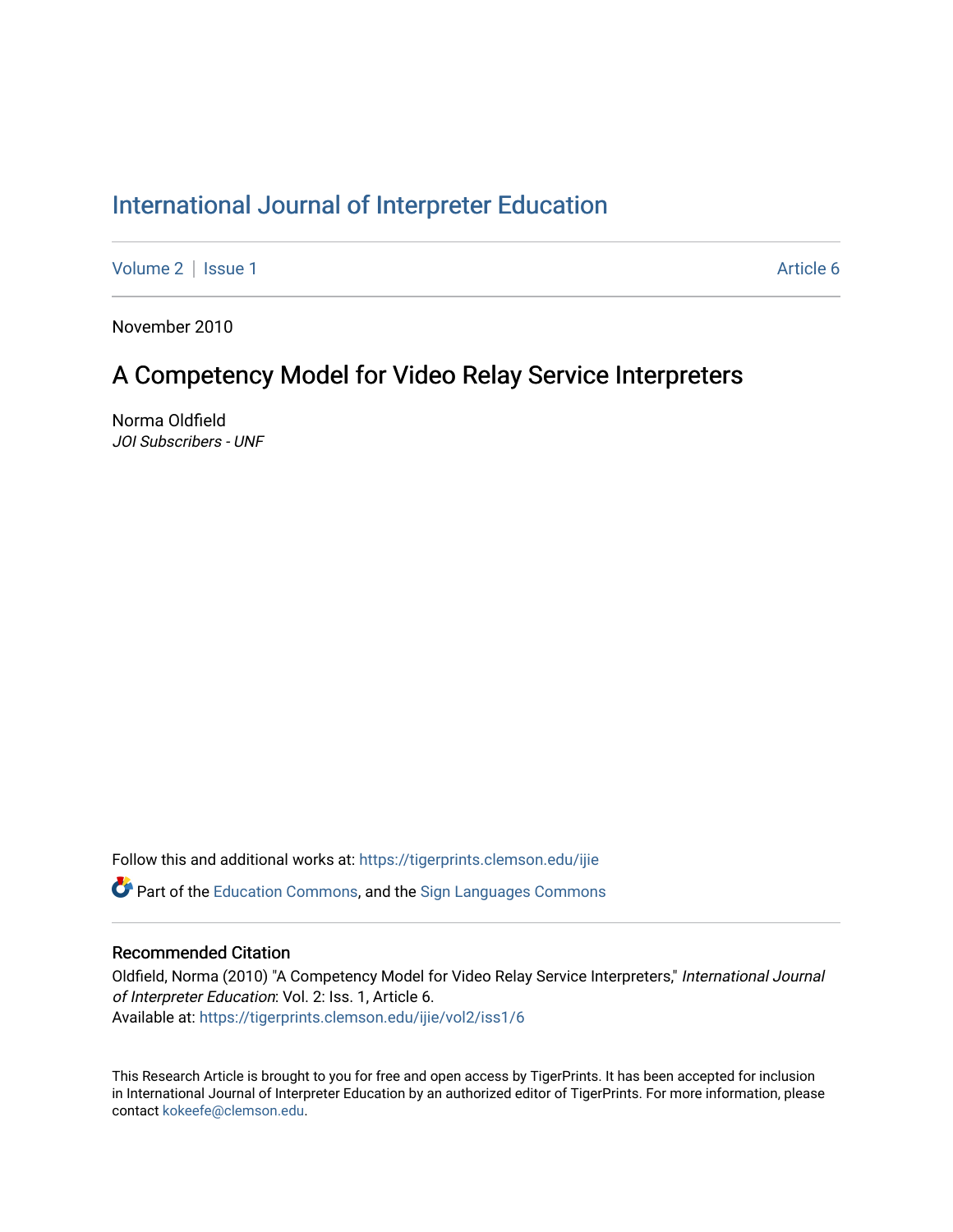# **A Competency Model for Video Relay Service Interpreters**

**Norma Lee Oldfield<sup>1</sup>**

*Performance Improvement, LLC*

**Abstract**

**The development of Video Relay Services (VRS) has resulted in a new specialization in the field of sign language interpreting. However, the supply of highly skilled practitioners falls short of the increasing demand. Though interpreters are being placed in VRS call centers, there is no standardized model by which to measure VRS interpreter performance. This study uses a classic competency model design to guide the development of a competency model that identifies and describes sign language video interpreter competencies related to VRS work. A VRS competency dictionary and rating tool were created and used to measure current practitioners, and both were successfully validated. Further research for future development of VRS interpreters is specified.** 

Keywords: sign language interpreting; video relay services; VRS; competency studies; expert development; assessment; training; performance improvement

*<sup>1</sup> Correspondence to: normaleeoldfield@hotmail.com*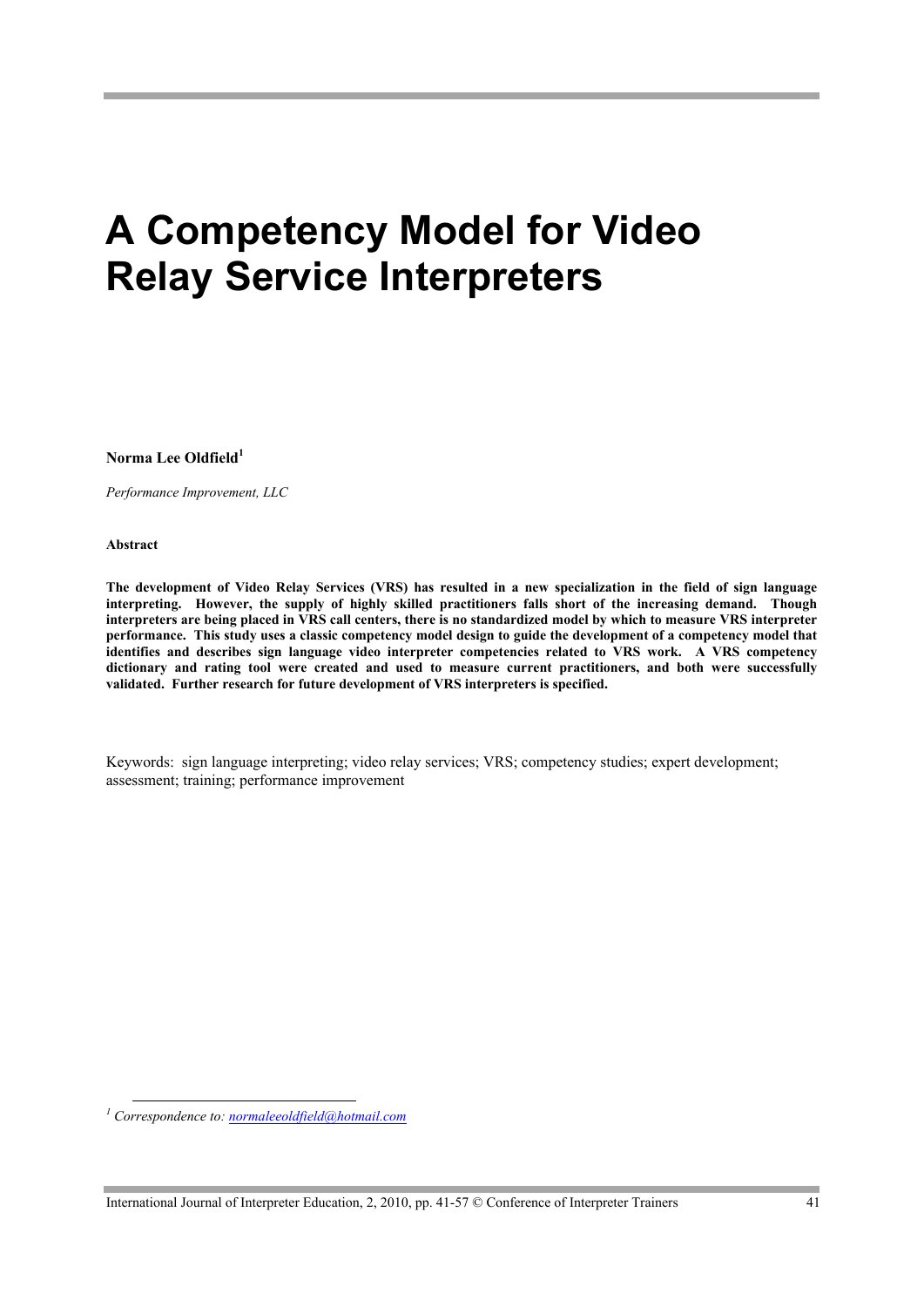# **A Competency Model for Video Relay Service Interpreters**

#### **1. Purpose of the study**

The purpose of this study is to create a video relay service (VRS) competency model to be used by educators, trainers, and VRS providers to evaluate current and future video interpreters, as well as guide the development of those video interpreters toward expert performance. The study uses a continuum of expertise to benchmark the differences between novice, competent, and expert VRS performers. The study also identifies and describes the behaviors and competencies of VRS interpreters.

#### *1.1. VRS creates demand*

A situational analysis shows that sign language interpreter education and development are not producing the number of practitioners needed to keep up with current demands, much less the predicted demands for the near future. There is also an existing competency gap for general interpreters who successfully complete an interpreter training program yet are not ready to begin a successful practice (Witter-Merithew & Johnson, 2005). This means a graduate of an interpreter training program is not considered part of the qualified talent pool for general interpreting practice, much less for a specialization such as VRS.

It is estimated that VRS centers throughout the United States employ over 4000 interpreters on either a full- or part-time basis to provide millions of minutes of interpreting services per month. VRS providers compete for the most qualified, experienced, and highly certified interpreters across the country (Registry of Interpreters for the Deaf, 2006). The recognized need for more interpreters is industry-wide.

## *1.2. Interpreter education: Moving from deontological to teleological*

There are numerous studies surrounding expert development, and there is evidence in the literature to suggest that experts do things differently than novices (Benner, 1984; Ericsson & Smith, 1991). For instance, experts employ different problem solving strategies in complex environments. They exhibit deeper understanding of the principals of the subject matter in which they are experts. They have automated many of the simpler tasks, and this allows more attention to be directed to new challenges. Furthermore, experts are more aware of how they do things, as well as when they are right or wrong. The process of expertise development involves the learning of more effective problem-solving and metacognitive strategies, as well as a heroic effort over and above what normal learning requires (Bereiter & Scardamalia, 1993). Yet, instructional models in traditional interpreter training programs continue to emphasize low-level cognitive and practical skill development: "earlier models often discouraged practitioners from exploring the implications of decision-making on communication outcomes and offered limited direction in how to apply critical thinking to resolve demands associated with the work of interpreters" (Witter-Merithew & Johnson, 1998, in Witter-Merithew & Johnson, 2005, p. 24).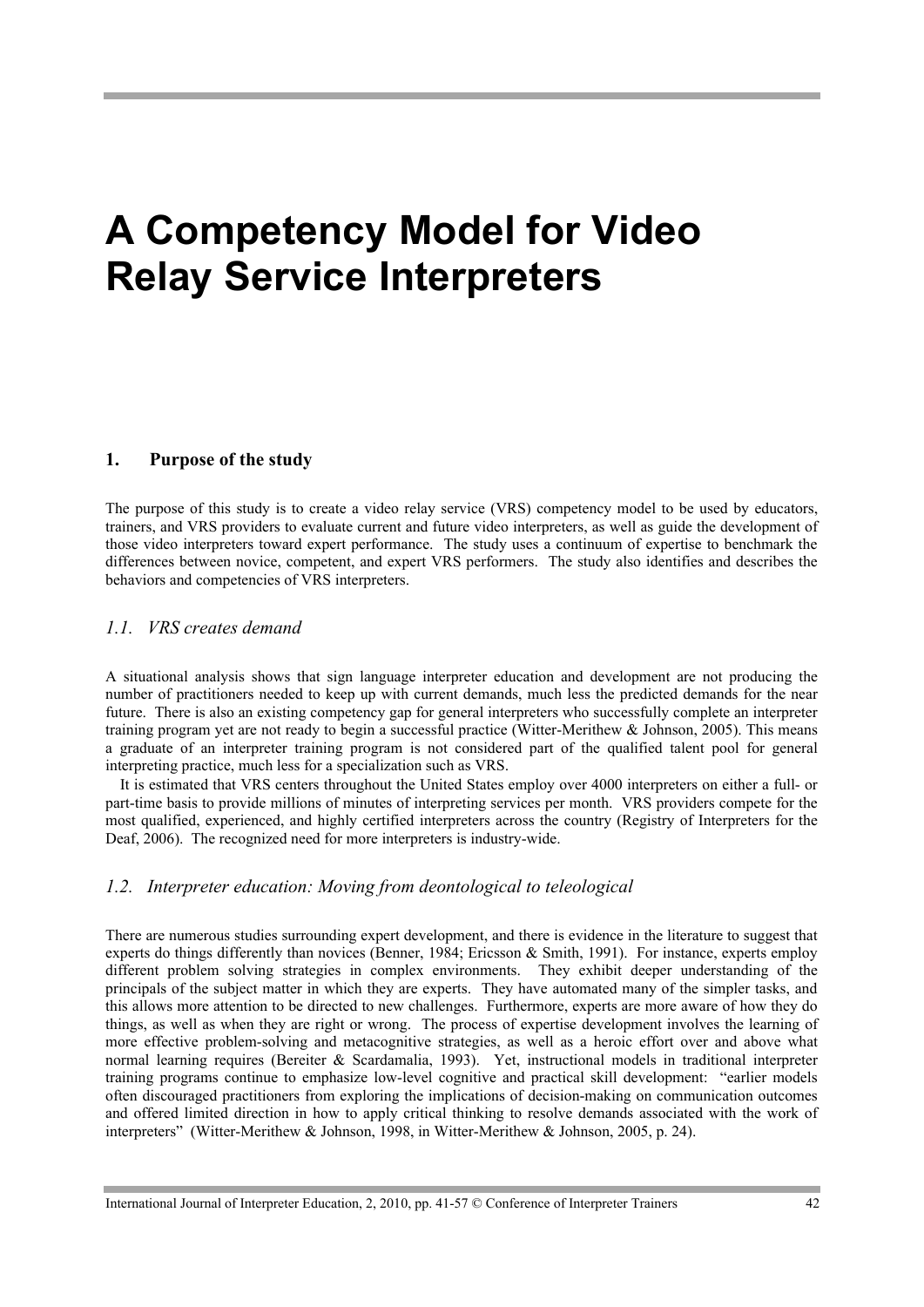Models of interpretation used in sign language interpreter training programs were designed to structure content and text so that interpreters could process the information in a way that led to a semantically equivalent translation (Gish, 1996).



*Figure 1. Gish model of interpreting.*

Sign language interpreter training has been predominantly a transfer of knowledge, comprehension, and application surrounding linguistic skills and message equivalencies. However, sign language interpreter training is changing.

Current cognitive models are beginning to account for the potential demands of the environment and the participants of an interpreted event. There is a movement to move the critical thinking of sign language interpreters from a *deontological*, or rule-based approach, to a more *teleological*, or goal-based approach. The work of Robyn Dean and Robert Pollard is responsible for this shift in approach. Dean and Pollard (2006) use a demand-control schema theory to analyze interpreting work. Practitioners are introduced to the complete spectrum of interpreting work challenges and are taught to consider specific factors within the interpreting work environments that affect them, their consumers, and their resulting translations. This demand-control schema, as a work analysis tool, allows interpreters to incorporate the development of higher levels of cognitive and metacognitive skills, such as evaluation, synthesis, and judgment, as they analyze their own work.

Dean and Pollard's introduction of demand-control schema and the application of a teleological approach to interpreting requires practitioners to consider multi-layered decision-making processes, the psychological stresses surrounding the demands, and responsibility for the results of the work as it is performed. The result is a much more complex, multilayered environment requiring higher order cognitive processing skills in which the application of a specialized VRS skill set would be centered (see Figure 2).

In such complex environments, expertise is both acquired and required. Superior performers manage and excel, sometimes without knowing what or how they do it. In complex jobs, competencies are relatively more important in predicting superior performance than are task-related skills, intelligence, or credentials (Spencer & Spencer, 1993). Interpreting for a VRS is a complex job, and identifying competencies to measure levels of expertise is foundational.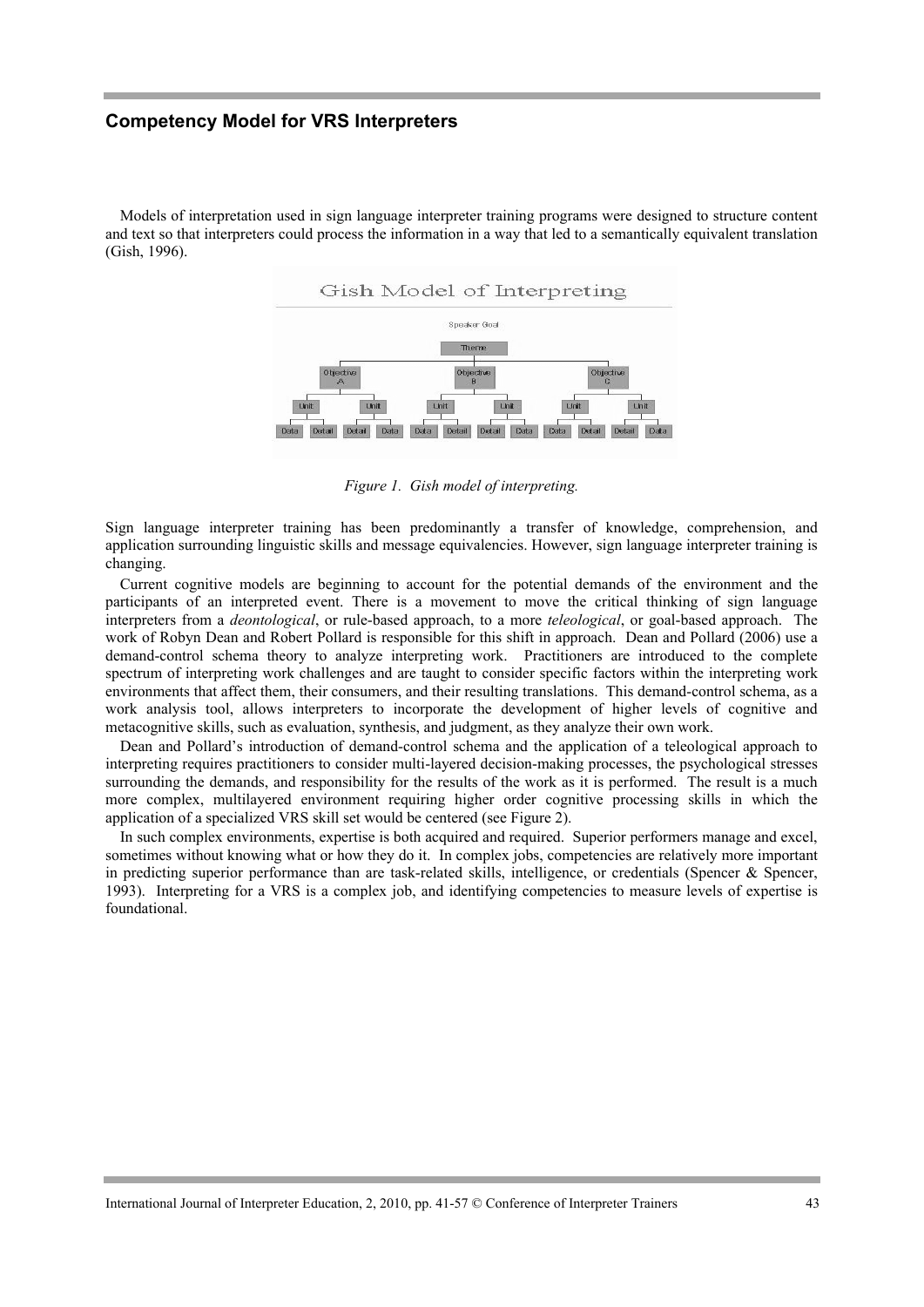

*Figure 2: Areas of expertise required for VRS*

## **2. Competency study design**

This study uses a classic competency model design (Spencer & Spencer, 1993) as a guide:

Performance effectiveness criteria were defined. Three groups of VRS managers and trainers made up the expert panels. Each group brainstormed ultimate video interpreter (VI) behaviors that they recognized in their superior performers. The groups prioritized the behaviors according to the importance to job success.

The first criterion sample was identified and invited to participate. The groups of VRS managers and trainers were asked to nominate interpreters in three categories: novice, competent and expert practitioners.

Data were collected from nominated practitioners. Behavioral event interviews (BEI) were conducted with nominated VIs from four different call centers. These interviews provided the language for how the competencies are expressed in specific industry or organizational cultures. The BEIs provided very specific descriptions of effective and ineffective job behaviors that can be used to show and teach others what to do, and what not to do, on the job.

Data were analyzed and a competency model was developed. Data were analyzed from all four groups (i.e., managers and three levels of VIs) to quantify the behaviors of VIs, as described in their transcribed interviews. The numbers were analyzed to identify any significant correlations between the groups' rankings of each competency and its salience to the job.

The competency model was validated. Two managers and one trainer were asked to rate and rank members of a second criterion sample on competencies, using a rating form developed from the competency model. In this type of research, if the competency model and the rating form are valid, superstars in the second sample should get higher scores on these rating forms than the average or novice performers. This satisfied the concurrent construct validation.

## *2.1. Thematic analysis*

There were four occurrences of data analysis during this study. The first occurred in the process of developing the competency statements. The information gathered from the expert panels was used to establish competency statements. By carefully examining the data generated in the facilitated discussion, themes were identified and clusters of competencies became the competency dictionary. The second data analysis occurred during the rating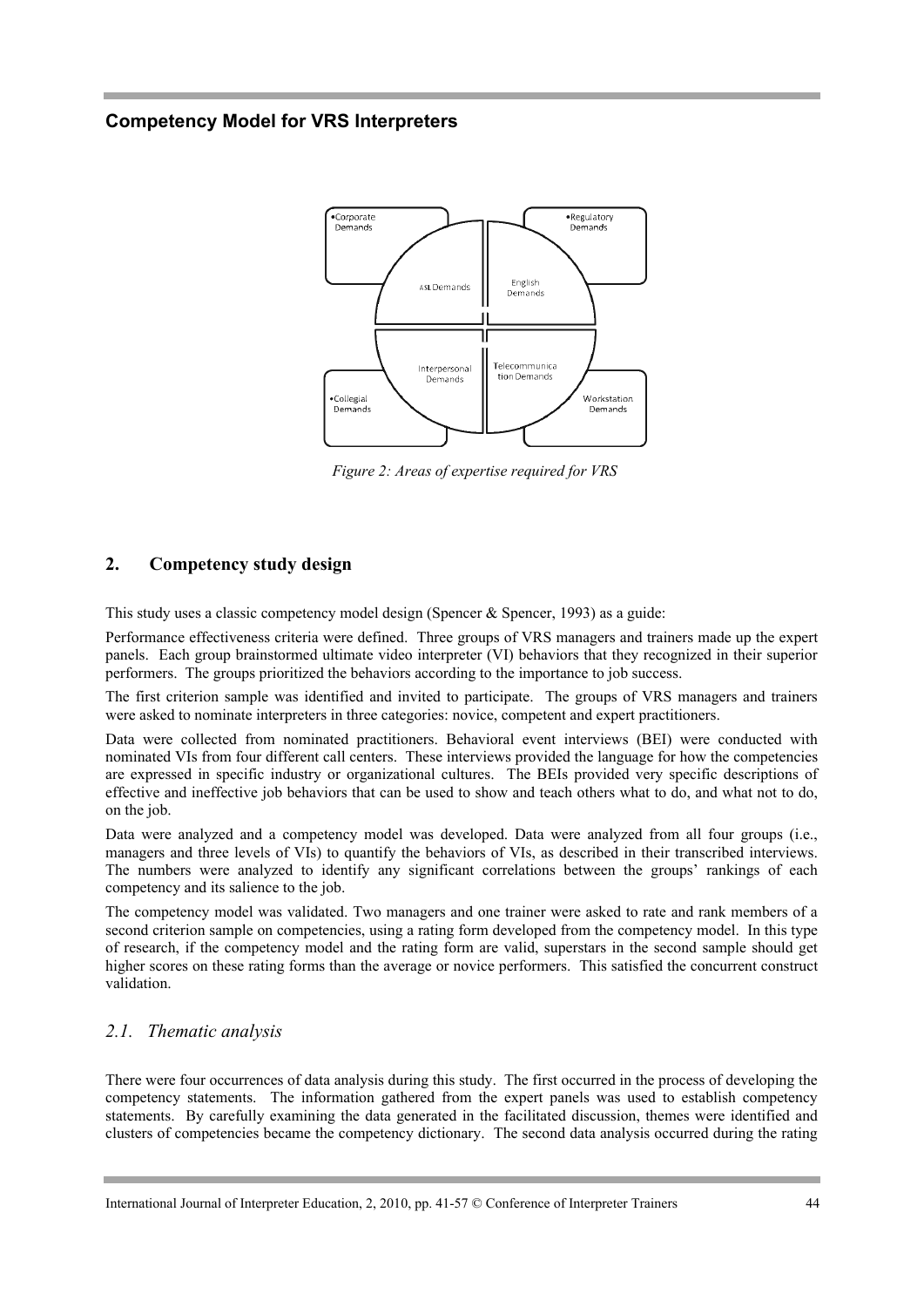of the BEIs. Each time an example of a listed competency was identified, it was noted and counted toward a final score for each VI interview. The third analysis occurred when the quantitative data were compared across groups to establish significance. And the fourth analysis was accomplished by tallying the rating sheets that were filled out by VRS managers and a VRS trainer in order to validate the competency model.

#### *2.2. Measures*

In developing themes and codes from raw data, researchers must have a great deal of faith in the process because they typically do not know what the destination will be or what it will look like or how long it will take (Boyatzis, 1998). Data driven codes are constructed inductively from the raw information. Working directly with the raw information enhanced an appreciation of the information and allowed the researcher to appreciate the gross (i.e., easily evident) as well as the intricate (i.e., difficult to discern) aspects of the information. For example, in the present research, the phrases "I can keep an appropriate emotional distance." or, "I know how to deal with people in general." and "I'm helpful to others." might be labelled as "customer service orientation." These phrases could be said to have a unifying theme and a notation would be made in this category each time any of these phrases are mentioned in an interview story.

Transcribed interviews were coded and each time a competency was mentioned, it was marked for frequency of occurrence. That data were transferred onto one of three master tables: one for performers identified as being superior, one for performers identified as being average, and one for performers identified as being novices. The data collected on the three master tables were used to create charts comparing the three groups.

The outcome of this step was a set of qualitative categories (i.e., competency dictionary with examples of phrases) and a rating sheet for VRS skills assessment (see Appendix).

#### *2.3. Limitations of methodology*

There was a potential for contamination of performance and responses due to the familiarity of some of the participants with the researcher. Participants outside of the researcher's own workplace were included. The volume of information collected by way of BEIs had to be transcribed and analyzed for each interview, which was time and cost intensive.

The final number of VI participants was thirteen. A greater number of respondents would have been desirable, in order to have more application and generalization of the findings. However, it proved to be quite difficult to recruit individual participants. VRS providers are competing for the same number of qualified interpreters, therefore the nature of the industry is proprietary and information is fiercely guarded. Asking interpreters to participate in discussions with other interpreters from other VRS providers required reassurance that the discussions would be in general about the work, never specifically about a company or any company's processes. Some interpreters declined to participate due to the potential conflict of interest.

#### *2.4. Data collection*

Data collection for this study was completed in two parts. Part one of the data was collected from VRS managers. These management group discussions resulted in a clustering and ranking of competencies that supervisors and trainers found to be important in VRS interpreting. This portion of the data served as the foundation for a competency dictionary and a starting place for organizing behaviors into clusters. A benefit of collecting data from management is the ability to identify the potential rhetoric versus identifying de facto phenomenon. It can happen in a practice profession that a "prevailing schema or belief of how that profession conducts its work fails to adequately account for the realities encountered in the professional practice" (Marchark, Peterson, Winston & Sapere, 2005, p. 264). Gathering descriptions of a superior VRS performance from a management perspective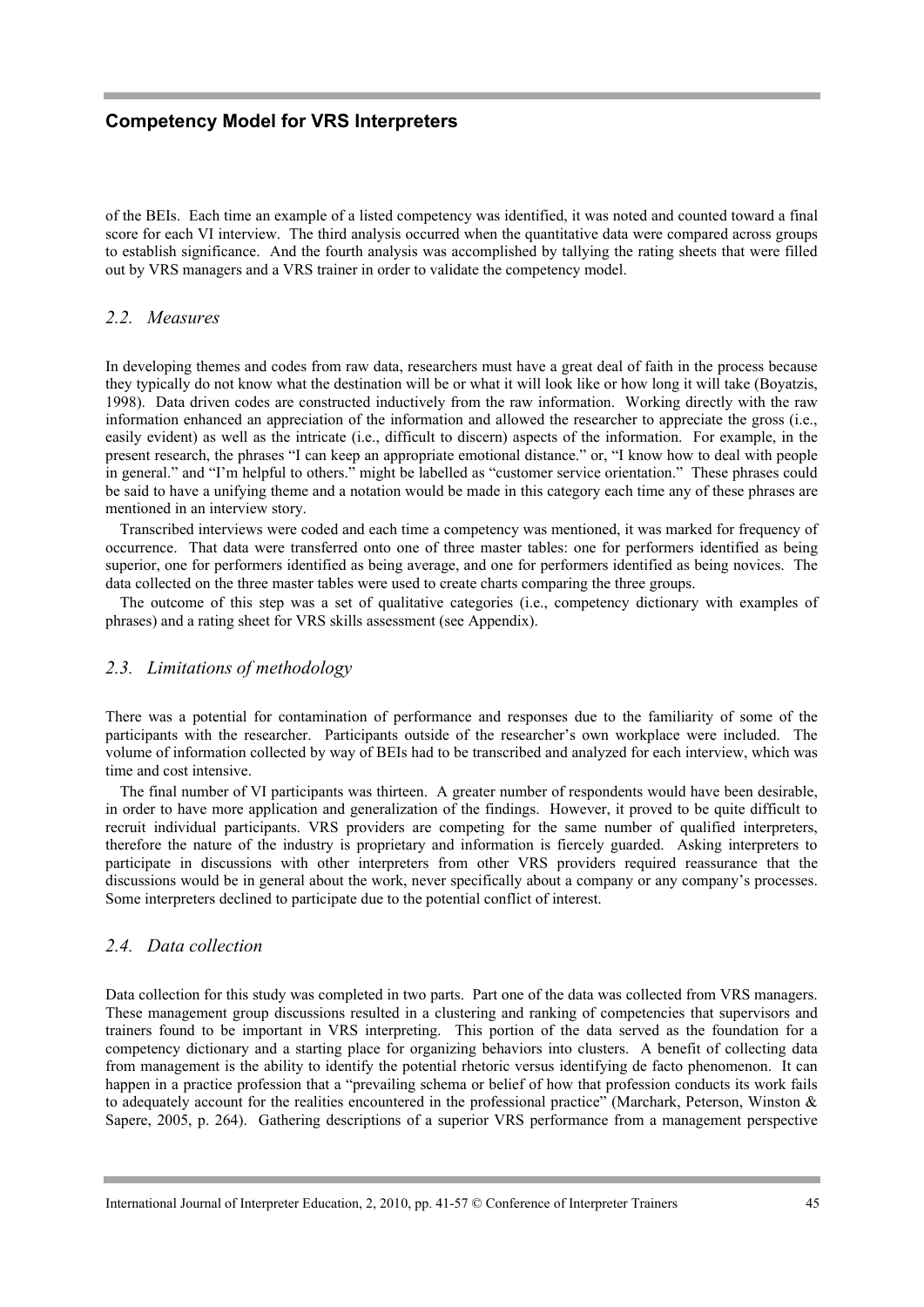followed by data collection from the practitioners themselves illuminated some gaps between what is believed to be effective and what VRS practitioners actually do in their jobs.

Part two of the data was collected from three levels of practitioners who were nominated by the management group as novice, competent, or expert. The Dreyfus and Dreyfus skill development model describes these levels as: (a) *novice*, those who follow rules with some flexibility; (b) *competent*, those who are able to apply goaldirected plans and strategies; and (c) *experts*, those who have reached a point where decision making becomes unnecessary and they naturally do the right thing, without having to think about it (Bereiter & Scardamalia, 1993).

From the participant group, the data showed that the average VRS interpreter in this study was female, in her thirties, is not a CODA (Child of Deaf Adults), holds a degree in interpreting, has been nationally certified for an average of six years, and has been professionally interpreting for an average of 11.5 years with just under two years of VRS experience (see Table 1).

|                                | Mean  | Median         | Range         | Minimum        | Maximum |
|--------------------------------|-------|----------------|---------------|----------------|---------|
| Age                            | 34.75 | 31.50          | 27.00         | 23.00          | 50.00   |
| Years interpreting             | 11.50 | 10.00          | 23.00         | 2.00           | 25.00   |
| Years certified                | 6.00  | 6.50           | 15.00         | 0.00           | 15.00   |
| <b>Years VRS</b><br>Experience | 1.90  | 1.75           | 5.00          | 0.04           | 5.00    |
|                                |       |                | Total<br>Male | Female         |         |
| <b>CODA</b>                    |       | Yes            | 3             | $\overline{2}$ |         |
|                                |       | N <sub>0</sub> | 9             | 1              | 8       |
|                                |       | Total          | 12            | 3              | 9       |

*Table 1. Participant Summary Statistics*

The individual behavioral event interviews were coded by number of times each competency was mentioned. Spencer and Spencer (1993) explain that the BEI method identifies competencies needed to do the job well. Interviewees tend to tell vivid "short stories" about how they handle the toughest, most important parts of their jobs and, in doings so, reveal their competencies to do the job (p. 98). Competencies were counted each time they appeared in the BEI, providing data on frequency per expert level, as well as an order of importance.

Counting and ordering the competencies by number of times they were mentioned reflected, first, a differential between expert levels and, second, an ordinal ranking of individual practitioners' beliefs of what is most important for the job. The management group ranked each competency from highest to lowest in order of importance for the job. If the individual VIs had mentioned the use of these competencies along the same lines of priority as the management group, the highest number of times this occurred would map out at 1A while the next highest number of mentions would be 1B, and then 1C, and so on, throughout the list of 23 competencies. If the work that was being done (de facto) aligned with what management thinks is being done (rhetoric), the managers and practitioners would have ranked the list of competencies identically. However, the three groups of VIs (i.e., novice, competent and expert) rated each competency and its perceived importance to the work differently from the management group.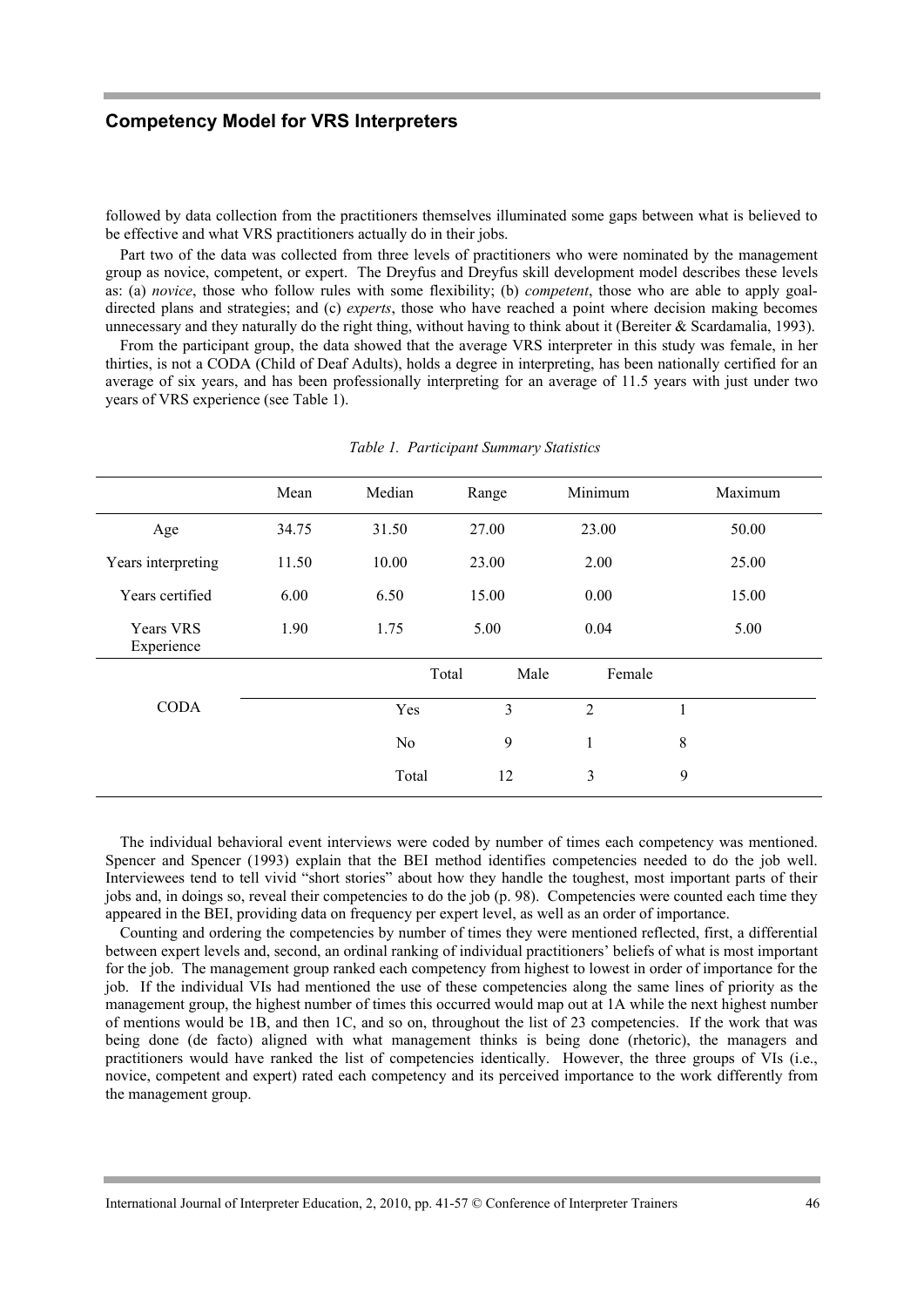## **3. Findings**

#### *3.1. Population sample*

The variance of participants was averaged to create a profile; however, the dispersion of their ages, years of experience, and years of certification was noticeable (see Table 1). A larger sample would have been necessary to provide greater estimation precision. This will have an impact on a generalization of the findings. The assumption that a proportionate percentage of the general interpreting population would be represented in the sample did prove true. A majority of professional interpreters are female and have a degree; the majority of respondents were female and did have a degree.

An interesting finding is that of the participants: two-thirds of the sample were native sign language users (i.e., CODAs―Children of Deaf Adults) and two-thirds of the CODAs were male. It may be significant that in VRS, the gender item did figure into the CODA population sample. This issue will be addressed in the implications/ recommendations section.

#### *3.2. Ranking of competencies*

The managers and practitioners agreed on the salience of 11 items, which is almost 50%. This means that half of what the managers believe their top performers are doing is what they are indeed doing. The rhetoric versus defacto is in alignment half of the time. The only differences in the top 50% of agreed upon competencies are the ranked order. Managers ranked the clusters ordinally: #1: personal effectiveness, #2: customer service, and #3: interpreting skills. The novice group ranked them: #1, #3, #2. The competent group ranked them: #2, #1, #3. And, the expert group ranked them: #1, with #2 and #3 tied. The expert group most aligned what they do with what the managers say they do.

The differences in ranking were in the latter 50% of the competencies. None of the groups ranked the latter half of the competencies similarly. However, each group had evidence of each competency and cluster being salient to the job, so, though there are differences in the rankings of the competencies, the competencies overall were found to be appropriate.

#### *3.3. Comparison between groups*

In this sample, the correlations between group rankings proved to be significant. There was a correlation (at .01cv) between the managers' and the practitioners' rankings of competencies. There was a correlation (at .01cv) between the managers' and the novices' rankings of competencies. There was a correlation (at. 01cv) between the managers' and the experts' rankings of competencies. There was a significant correlation (at .01cv) between the novice, competent, and expert groups rankings of competencies. There was not a correlation (at either the .05cv or .01cv) between the managers' and the competent groups' rankings of competency clusters. This means that the correlations between management/novice and management/experts are driving the overall finding of significance between management and all practitioners. The greatest difference in correlation and ranking was between the managers and the competent group. The description of performance leading to expertise lists characteristics of competent performers to be one that relies on trial and error to resolve problems and still requires guidance from more skilled individuals to improve (McCarthy & Senebald, 2000). If the competent VIs in this study were furthest from the managers', experts', and novices' ranking of competency order of importance, they might be the group that needs more formal induction into VRS so that the weighted values of the competencies can be emphasized. If they understand that their own personal effectiveness and customer service skills are valued above their interpreting or technology skills, then trial and error might be minimized. Comparing rankings between groups of expertise shows where each group aligns with the stated goals of management and where the gaps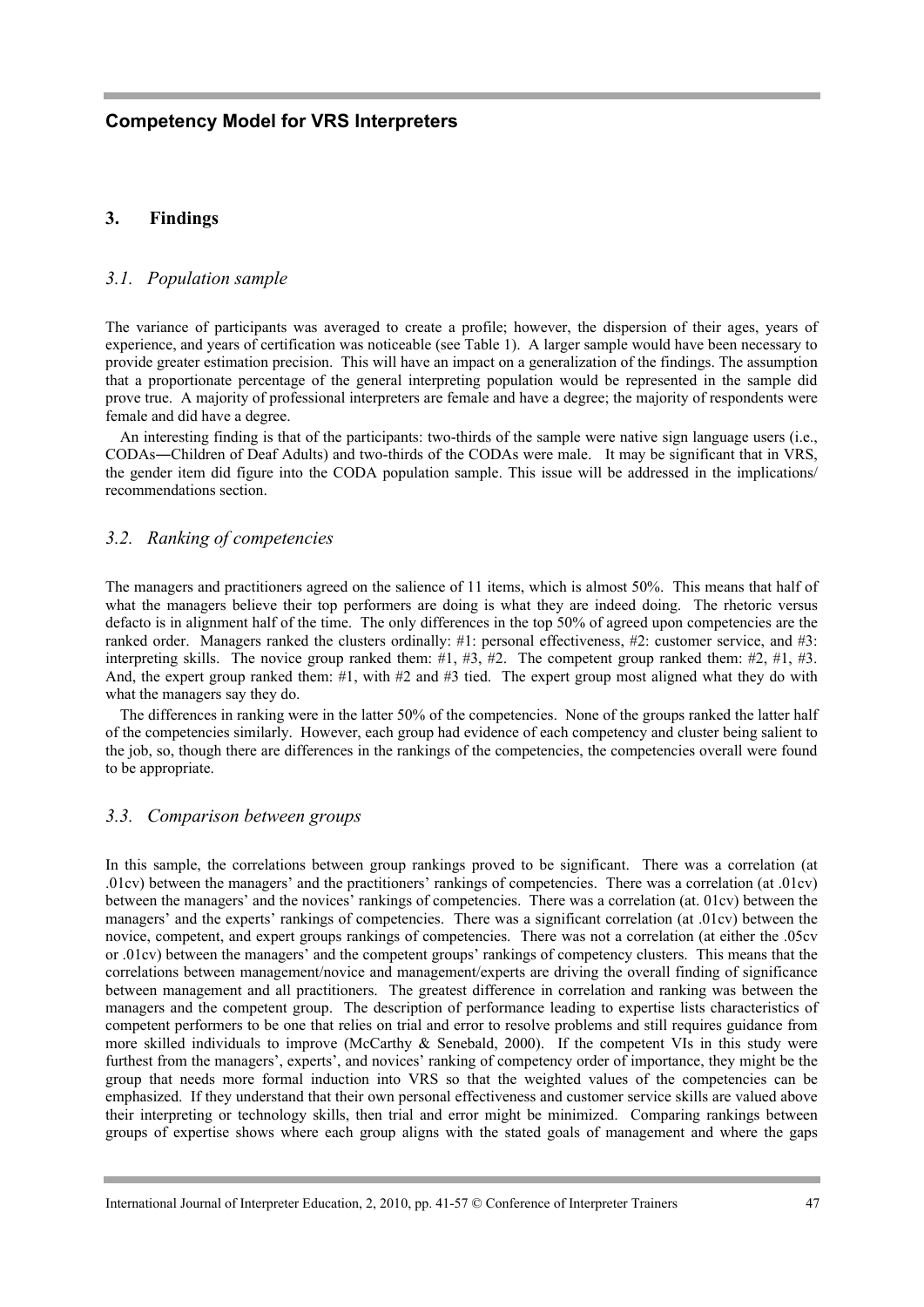occur. A question posited by Gilbert (1996) in his behavioral engineering model (BEM), box number one (see Figure 3), is whether individuals know what is expected of them.

|                                             | <b>Information</b>                                                                   | <b>Instrumentation</b>                                                                            | <b>Motivation</b>                                                                                                                                           |
|---------------------------------------------|--------------------------------------------------------------------------------------|---------------------------------------------------------------------------------------------------|-------------------------------------------------------------------------------------------------------------------------------------------------------------|
| <b>Environment</b>                          | 1. Data, information<br>Do performers know what is<br>expected?                      | 2. Resources, tools,<br>environmental support<br>Do performers have what they<br>need to perform? | 3. Consequences, rewards,<br>incentives<br>Do performers get appropriate<br>feedback?                                                                       |
| <b>Individual</b><br><b>Characteristics</b> | 4. Knowledge, skills<br>Do performers have the<br>knowledge or skills to<br>perform? | 5. Capacity<br>Are performers capable of<br>performing?                                           | <b>6. Motivation</b><br>Do the performers care about<br>the job or their performance?<br>Are recruiting objectives<br>matching the realities of the<br>job? |

*Figure 3: Gilbert's behavior engineering model (1996.)*

Helping the competent VI understand what management expects them to prioritize in the workstation would be a human performance improvement application. Box number four (see Figure 3) in Gilbert's model suggests that specific training could be designed and applied to the competent group to match performance requirements.

## *3.4. Rating sheet to validate the competency model*

A score sheet was designed and sent to two VRS managers and one VRS trainer to rate VIs in each of the skill groups: novice, competent and expert. Analysis of the rating sheets indicated that the managers and the trainer did rate expert VIs higher than competent VIs, and that they rated competent VIs higher than novice VIs. The ratings were clearly entry level scores in the novice group (at the 1- and 2-point levels on a 5-point scale) and clearly expert level scores with the expert group (at the 4- and 5-point levels on a 5-point scale). It was the competent ratings that tended to be higher than average (at the 4- and 5-point levels on a 5-point Likert scale). In spite of the higher scores, this group was still categorized as competent by the raters. Again, the perception of the competent VIs having to use trial and error as a problem resolution technique might be underdeveloped in the opinions of the managers. Use of the demand-control schema as a work analysis tool might allow this group of interpreters to incorporate the development of higher levels of cognitive and metacognitive skills such as evaluation, synthesis, and judgment as they analyze their own work. Identifying the gaps and designing training protocol for human performance improvement could be focused on this group of practitioners.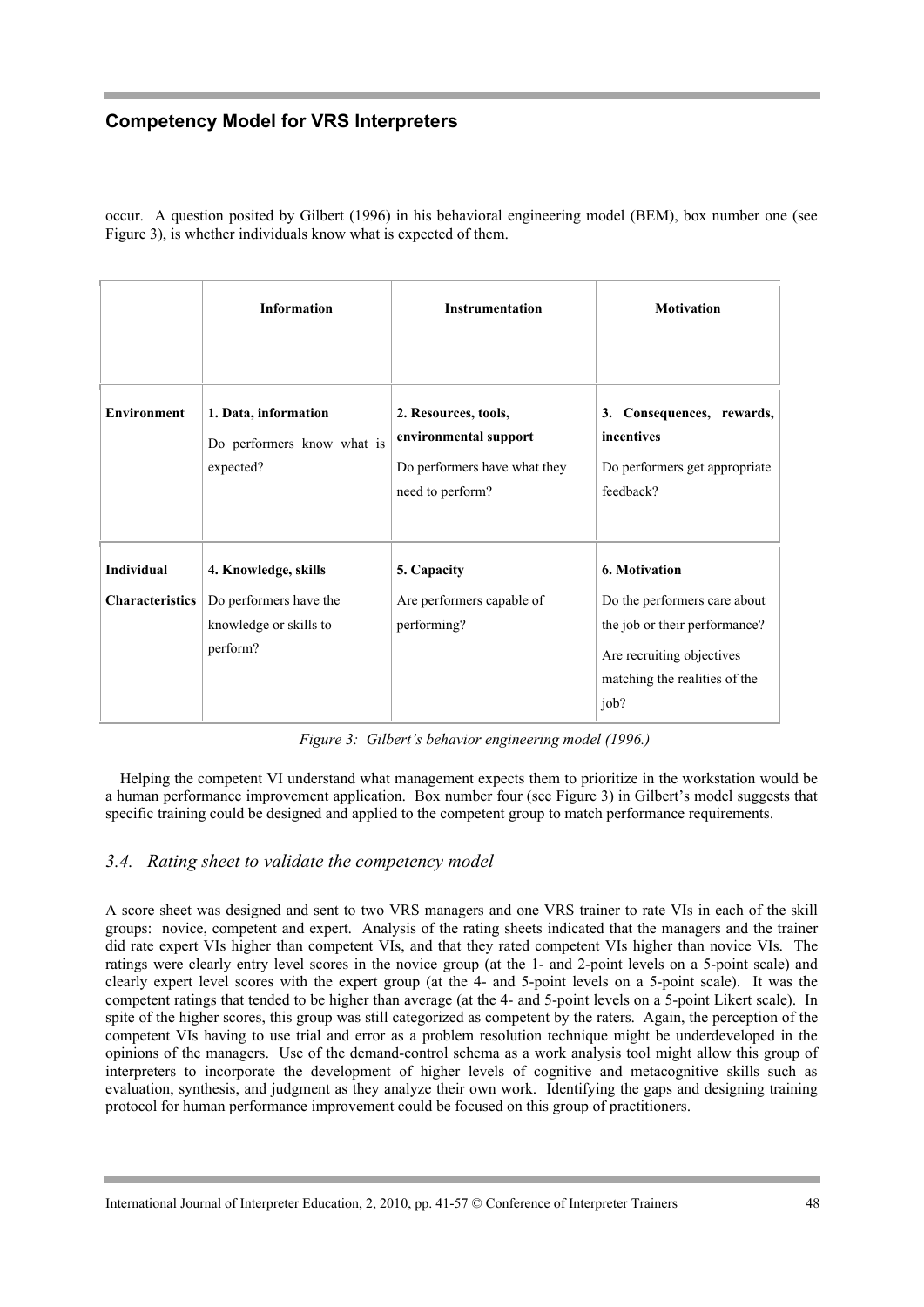## **4. Implications and recommendations**

In consideration of the population sample for this study, it may be significant that in VRS, the gender item did figure into the CODA population sample. VRS is a lucrative specialization compared to the historically classified social service of general sign language interpreting. Men who were primary income streams for families might not have made a good living as a general practitioner in the past, nor would they have had much opportunity for upward mobility. Now, with respectable wages in VRS and positions of management in corporate organizations, there may be more men, and therefore, more male CODAs entering the field. Further research might compare the number of male general interpreters and the number of male VRS interpreters with an emphasis on male CODAs working in VRS. Also, there might be an interest in how a VRS environment and managers' assessments of competencies differ across genders.

Pertaining to specific VI skill levels and their alignment with management expectations for VRS, the competent group was most out of alignment with management in ranking of competencies, as well as in how they were rated in the validation step. If the expert and novice group are in general alignment with managers' expectations, then why is the competent group's ranking not in alignment? And why is the competent group scored high in skill sets but not considered expert by management on the continuum of expertise? Consider the process of interpreter development; the novice VI would be coming out of recent training and education programs fully loaded with VRS jargon and managers' expectations (rhetoric) while the expert VIs have accumulated the requisite number of years and experience and have the confidence of performance (de facto). It might be the competent VI who has general interpreting experience, perhaps some VRS experience, but enters this specialization without formal induction and is left to his or her own devices. Perhaps each group is learning on the job by trial and error; however, the novice group would be held to entry level expectations and the expert group is setting the standards. The groups at either end, novices and experts, have a comfortable level of expectation as they align with what their managers value. Competent VIs may be experiencing discomfort or conflict, as it would seem that their values do not completely align with expected social values. This conflict may lead to frustration and dissatisfaction and, eventually, attrition.

Human performance improvement interventions could be used to reduce the time and frustration spent at this level of performance. Another question to consider as per the behavioral engineering model (see Figure 3), box number three is whether there are career development opportunities available in order to attain desired accomplishments from human resources (Gilbert, 1996). Moving competent practitioners to the expert level might be considered a career development opportunity, especially if that kind of development is rewarded with financial incentives. The gap between what the competent group valued and what was socially valued could be addressed directly by way of coaching and guidance about their performance. It is possible that without intervention the competent practitioner could remain competent without advancement. On the whole, that is an expensive difference for the VRS provider (see Figure 4).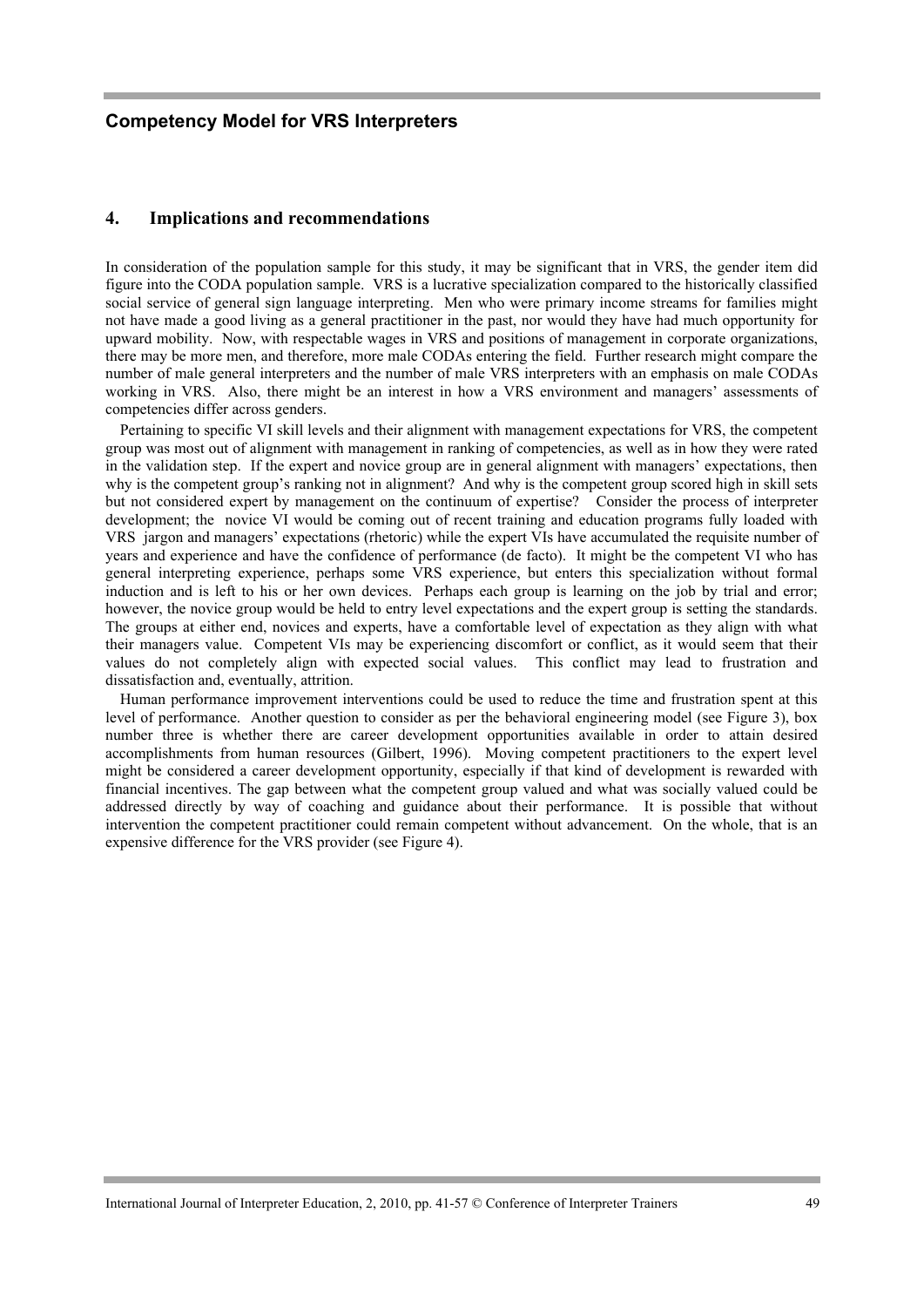

Each VRS hour caps at 50 minutes Each conversation minute is worth \$6.64 in reimbursement 50% or 25 minutes would be an average performance -1 SD is potentially worth \$110/hr +1 SD is potentially worth \$220/hr Or, 100% more potential productivity from an above average performance than a below average performance

*Figure 4: Potential productivity value of 1 standard deviation.*

The economic example of one superior performer capturing up to \$2380 in reimbursable minutes per shift versus an average performer capturing \$1322 in reimbursable minutes per shift is a substantial difference. From the company's perspective, the employee costs could be the same for both VIs but the returns are significantly different. Not only are there potential revenue losses for the company, but stagnancy and lack of development could be a potentially unsatisfactory career path for the competent individual as well. Turn-over costs would have to be estimated along with the potential per-minute revenue loss of an average performer. If this assumption were accurate, the competent group might be best served with a human performance improvement intervention of VRS coaching to promote immediate structured development.

Another speculation about the competent group is that, according to the results of the rating sheet, the competent group is doing what the managers think they should be doing but perhaps are not able to articulate or sustain it. If they are performing the higher skills sets (Managers did tend to rate them at the higher end on the Likert scale.) but not able to recognize it in their own work, training toward expertise might not be complicated or lengthy. Targeted training to identify the skills, label them, and show current application and effectiveness might be enough to move competent VIs to an expert level.

It is often assumed that only the most experienced interpreters are successful VRS practitioners. The profile of the average VI included 11.5 years of professional experience. However, in this study, recent graduates from interpreter training programs reduced the average noticeably, as they offset the 20-plus years of professional practice by each of the CODA VIs. The novice VIs were placed in VRS call centers and were doing the work at least at entry level and some at a competent level. Using the rating sheet, VRS managers and trainers could target a novice VI's training and development.

To address human performance improvement for professional development of current VIs, VRS providers could use the rating sheet to objectively categorize their VRS staff and know where to begin addressing each VI's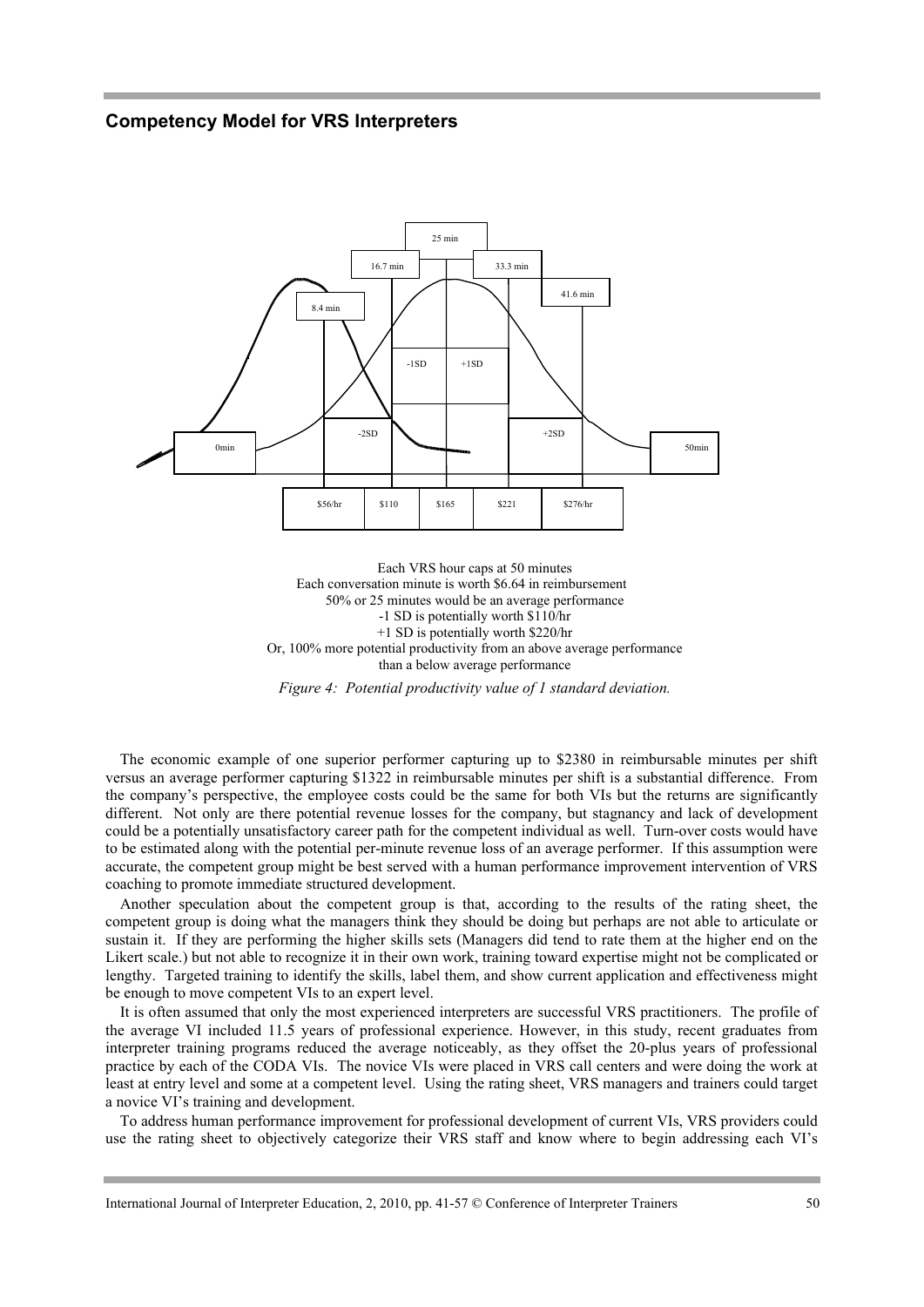professional development. Because each competency is described in the competency dictionary, it might be in each VRS provider's best interest to establish a rating sheet training to standardize assessment results.

The literature review asserted that studies using competency model designs can identify what needs to be taught to future practitioners and how it can be taught, as well as determine the most effective media for the delivery of instruction (Dubois, 1998). Interpreter education programs at the two- and four-year colleges can use this competency model to outline skill sets required and write curricula tailored to VRS as a specialization over and above their general sign language interpreting courses.

Brenda Seal's study (2004) identifying characteristics of general sign language interpreters showed that interpreters in her population scored strongly in six out of seven multiple intelligences and showed highly developed linguistic, spatial, logic, bodily-kinesthetic, interpersonal, and intrapersonal abilities that apply to superior performers. Using this competency model, future research in human performance improvement concerning the personal characteristics and strengths of VRS interpreters could be explored. Again, Gilbert's (1996) BEM box number six (see Figure 3) enables us to consider if people are being recruited to match the realities of the job. Matching personalities and characteristics to performance competencies, interpreter education programs could guide appropriate students toward VRS as a specialization and VRS providers could target recruiting opportunities.

#### **5. References**

- Benner, P. E. (1984). From novice to expert: Excellence and power in clinical nursing practice. In K. A. Ericsson, N. Charness, P. J. Feltovich, & R.R. Hoffman (Eds.), *The Cambridge handbook of expertise and expert performance* (p. 12). Cambridge, MA: Cambridge University Press.
- Bereiter, C. & Scardamalia, M. (1993). *Surpassing ourselves: An inquiry into the nature and implications of expertise*. Chicago, IL: Open Court.
- Boyatzis, R. E. (1998*). Transforming qualitative information: Thematic analysis and code development*. Thousand Oaks, CA: Sage Publications.
- Dean, R. K. & Pollard, R. Q. (2006). From best practice to best practice process: Shifting ethical thinking and teaching. In E. M. Maroney (Ed.), *A new chapter in interpreter education: Accreditation, research and technology*. Proceedings of the 16<sup>th</sup> National Convention of the Conference of Interpreter Trainers. Monmouth, OR: Conference of Interpreter Trainers.
- Ericsson K. A., & Smith, J. (Eds.). (1991). *Toward a general theory of expertise: Prospects and limits.* Cambridge, MA: Cambridge University Press.
- Gilbert, T. (1996). *Human competence: Engineering worthy performance*. Silver Spring, MD: International Society for Performance Improvement.
- Gish, S. (1996). The interpreting process: Introduction and skills practice, the Gish approach to information processing. Available at: www.theinterpretersfriend.com. (Accessed 30 November 2006).
- Marschark, M., Peterson, R., Winston, E. & Sapere, P. (2005). *Sign language interpreting and interpreter education: Directions for research and practice*. New York, NY: Oxford University Press.
- McCarthy-Senebald, M. (2000). The development of expertise in maritime surface and subsurface officer training in the Canadian navy. Doctoral dissertation, University of Calgary, Alberta.
- Registry of Interpreters for the Deaf. (2006). RID mission statement in *Views, 23*(6), 3.
- Seal, B. C., (2004). Psychological testing of sign language interpreters*. Journal of Deaf Studies and Deaf Education*, *9*(1), 39–52.
- Spencer, L. M. & Spencer, S. M. (1993). *Competence at work: Models for superior performance*. New York, NY: John Wiley and Sons.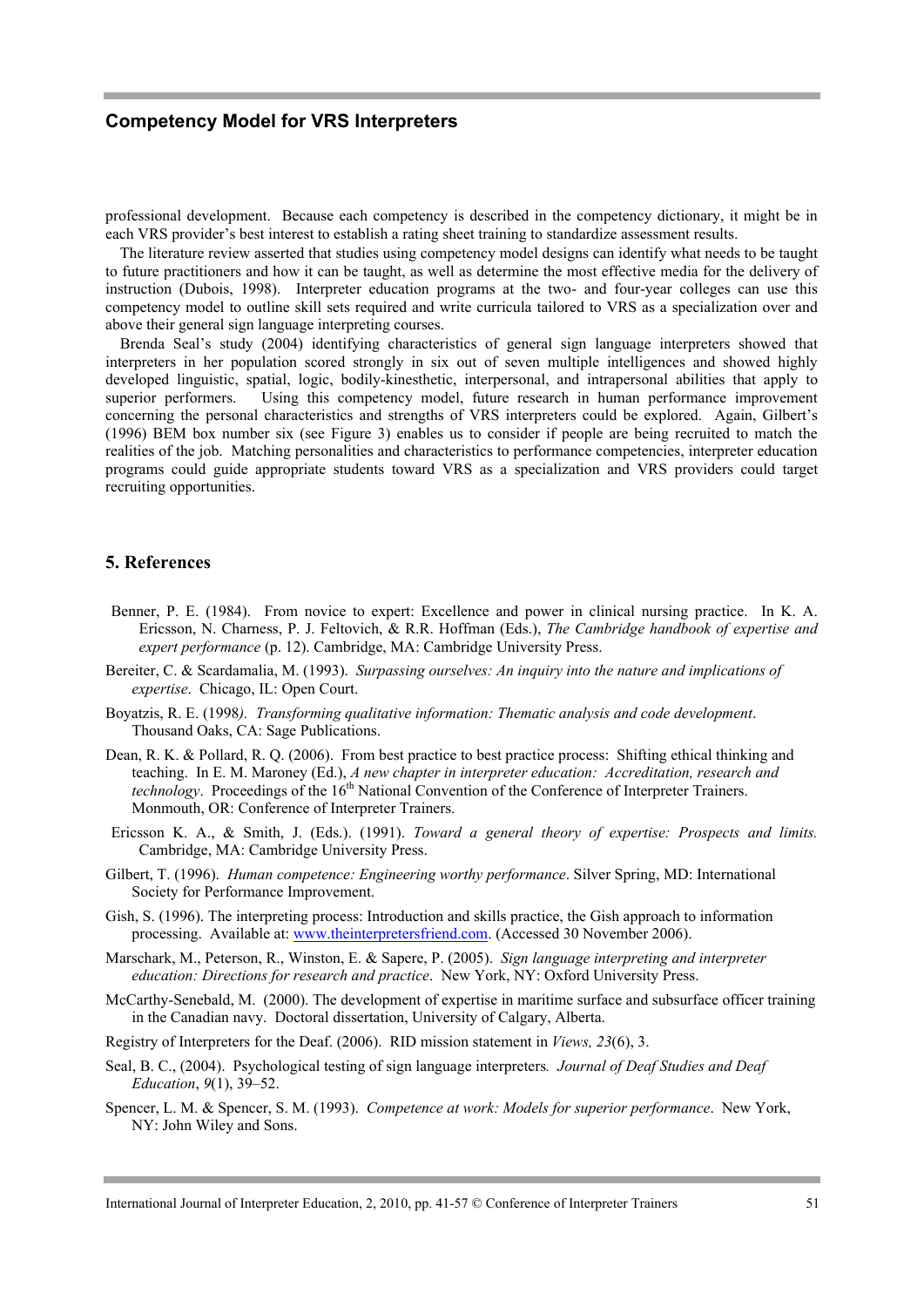Witter-Merithew, A. & Johnson, L. J. (2005). *Toward competent practice: Conversations with stakeholders*. Alexandria, VA: Registry of Interpreters for the Deaf.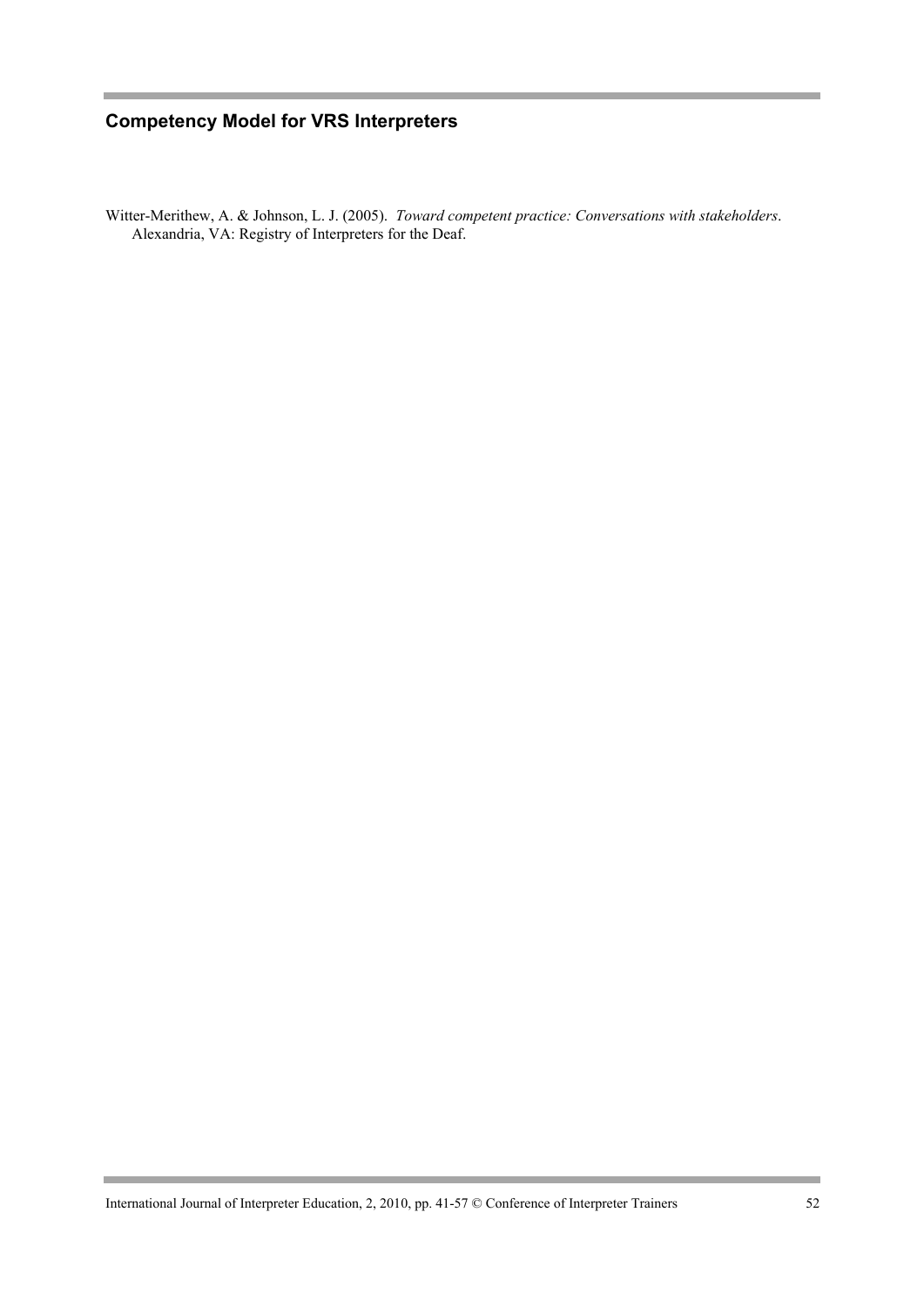# **6. Appendix**

*VRS Competency Scoresheet*

VRS Manager or Trainer: \_\_\_\_\_\_\_\_\_\_\_\_\_\_\_\_\_\_\_\_\_\_\_\_\_\_\_\_\_\_\_\_\_\_\_\_\_ Date \_\_\_\_\_\_\_\_\_\_\_\_\_\_\_\_\_\_\_\_

VI Ranking (Circle One): Novice Competent Expert

| 1. Personal Effectiveness Cluster        |  |   | Most |  |  |
|------------------------------------------|--|---|------|--|--|
| 1A Self Control                          |  |   | 4    |  |  |
| 1B Self Confidence/Low Fear of Rejection |  |   | 4    |  |  |
| 1C Flexibility/Stamina                   |  |   | 4    |  |  |
| 1D Accurate Self Assessment              |  | 3 | 4    |  |  |
| 1E Use of Socialized Power/Org           |  |   | 4    |  |  |
| Commitment                               |  |   |      |  |  |

| 2. Customer Service Cluster                           | Least |  |  | Most |  |  |  |
|-------------------------------------------------------|-------|--|--|------|--|--|--|
| 2A Pleasant Demeanor                                  |       |  |  |      |  |  |  |
| 2B Positive Regard/Concern for<br>Close Relationships |       |  |  |      |  |  |  |
| 2C Perceptual Objectivity                             |       |  |  |      |  |  |  |
| 2D Use of Unilateral Power/Autonomy                   |       |  |  |      |  |  |  |
| 2E Developing Others                                  |       |  |  |      |  |  |  |

| 3. Interpreting Skills Cluster   | Least |  |  | Most |  |  |
|----------------------------------|-------|--|--|------|--|--|
| 3A Fluency in ASL & English      |       |  |  |      |  |  |
| 3B Fluency in Range of Registers |       |  |  |      |  |  |
| 3C Role Shifting                 |       |  |  |      |  |  |
| 3D Stamina                       |       |  |  |      |  |  |

International Journal of Interpreter Education, 2, 2010, pp. 41-57 © Conference of Interpreter Trainers 53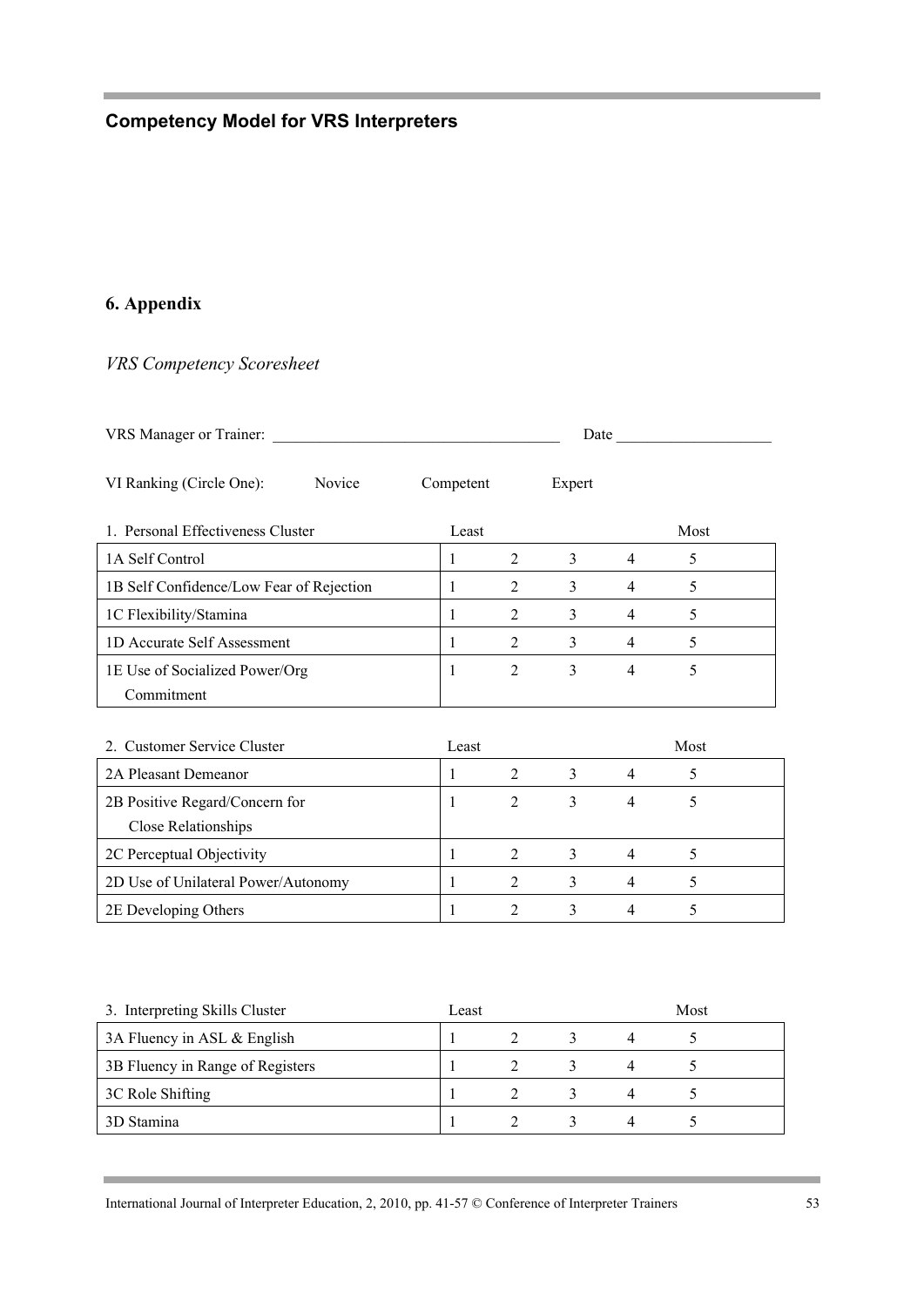| 3E Self Monitoring         |  |  |  |
|----------------------------|--|--|--|
| 3F Team Interpreting       |  |  |  |
| 3G Linguistic Multitasking |  |  |  |

| 4. Technology Skills Cluster      | Least |  |  | Most |  |  |
|-----------------------------------|-------|--|--|------|--|--|
| 4A Use of Workstation Equipment   |       |  |  |      |  |  |
| 4B Conceptual Understanding of    |       |  |  |      |  |  |
| Call Center Infrastructure        |       |  |  |      |  |  |
| 4C Sequential/Analytical Thinking |       |  |  |      |  |  |

| 5. Telecommunications Skills Cluster |  |  | Most |  |
|--------------------------------------|--|--|------|--|
| 5A Call Management                   |  |  |      |  |
| 5B Manage Group Process              |  |  |      |  |
| 5C Manage a Virtual Environment      |  |  |      |  |

f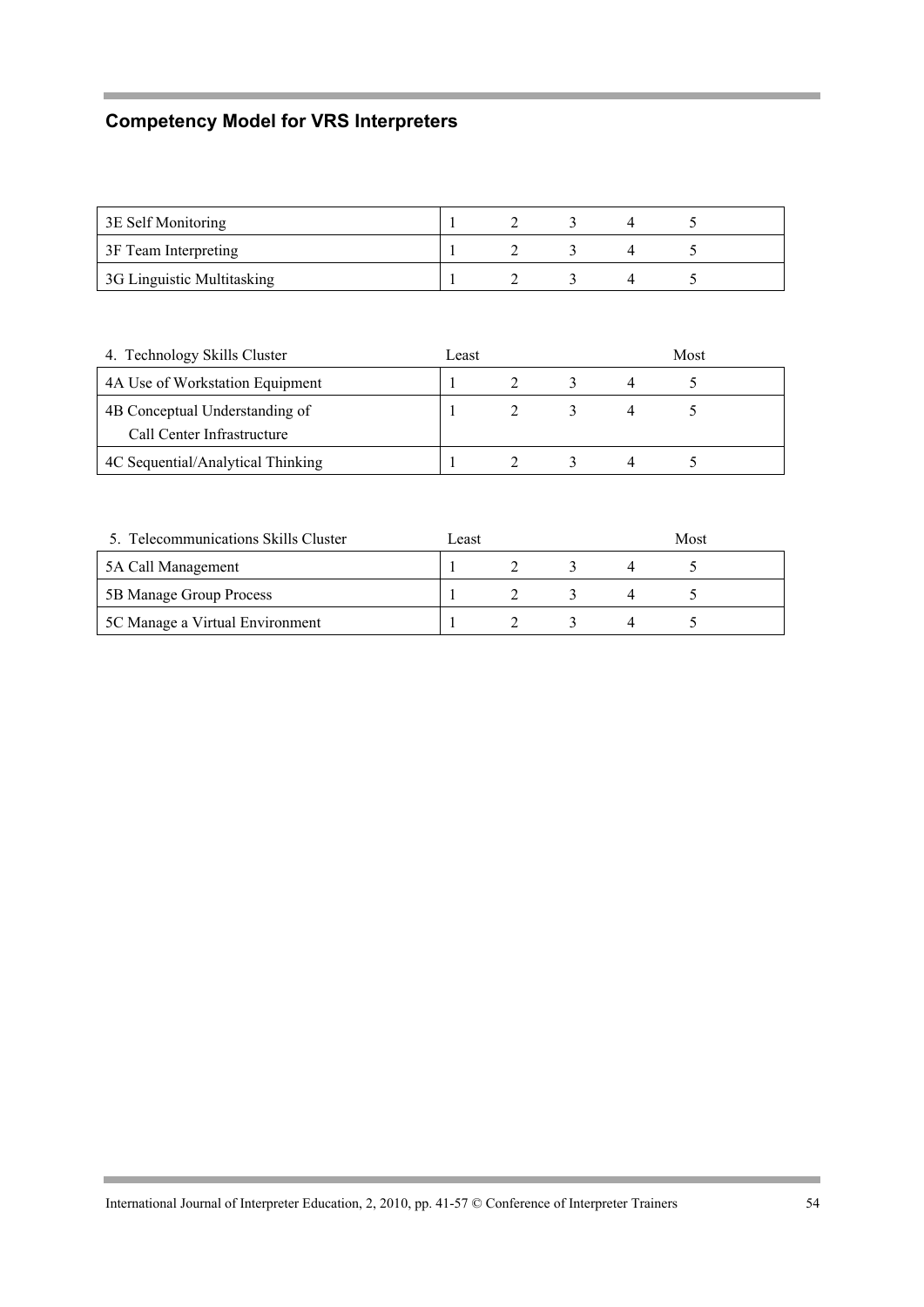*VRS Interpreting Competency Dictionary*

#### **1. Personal Effectiveness Cluster**

#### 1A. Competency: Self Control

*Narrative Definition*: I maintain composure under stress. I stay calm and am not easily provoked. I am able to manage stress. I was caught off-guard but handled it well. If the caller gets angry, I just keep doing my job. When I see a certain caller's name on the screen, I cringe, but I take the call and work with it. I maintain a high level of professionalism. I have the emotional maturity that comes with professionalism.

*Behavioral Indicators*: Controlled responses, responding instead of reacting. Calm responses to stressful situations.

1B. Competency: Self Confidence/Low Fear of Rejection

*Narrative Definition*: I am decisive. I take responsibility for my decisions. I am thick skinned and objective. I know what I am doing and do it well. I take calls/callers even when I know they will be hard. I know when its time to transfer the call. This is my job, I know what I'm doing. I've handled enough conflicts, I am ready to go through it again.

*Behavioral Indicators*: Problem solving, presents impressively, takes on challenging situations, learns from mistakes, quick recovery balance.

1C. Competency: Flexibility/Stamina

*Narrative Definition*: I adapt easily. I can change my behavior to suit the situation. I can stay on the call when necessary. The situations are always different and it keeps me on my toes. I'm able to handle things that come my way. My brain can switch on a dime. VRS is an ever changing environment. I can deal with new rules and different ways of doing things. I don't wear out easily.

*Behavioral Indicators*: Makes long or short term adaptations on the spot, has strong coping skills. Can maintain high levels of performance for long periods of time.

1D. Competency: Accurate Self Assessment

*Narrative Definition*: I know my strengths and weaknesses. I know when to switch, I know when I'm out of my league; I can't be perfect for every caller and that's ok.

…those calls are not fun for me. I know when I need to debrief. I love that callers come to me. I can take constructive criticism.

*Behavioral Indicators*: Able to identify own strengths and weaknesses.

1E. Competency: Use of Socialized Power/Organizational Commitment

*Narrative Definition*: I am a member of a team. I understand the need for cooperation to achieve larger organizational objectives. The company depends on me. I take care of my co-workers. I have responsibilities to my bosses and my co-workers. I show up on time. I am willing to back up other interpreters. We all process together after calls, asking each other what they did when this happened.

*Behavioral Indicators*: Puts organizational needs first, has loyalty toward co-workers, "fits in". Understands the relationship between employee performance, customer satisfaction and a sustainable job opportunity.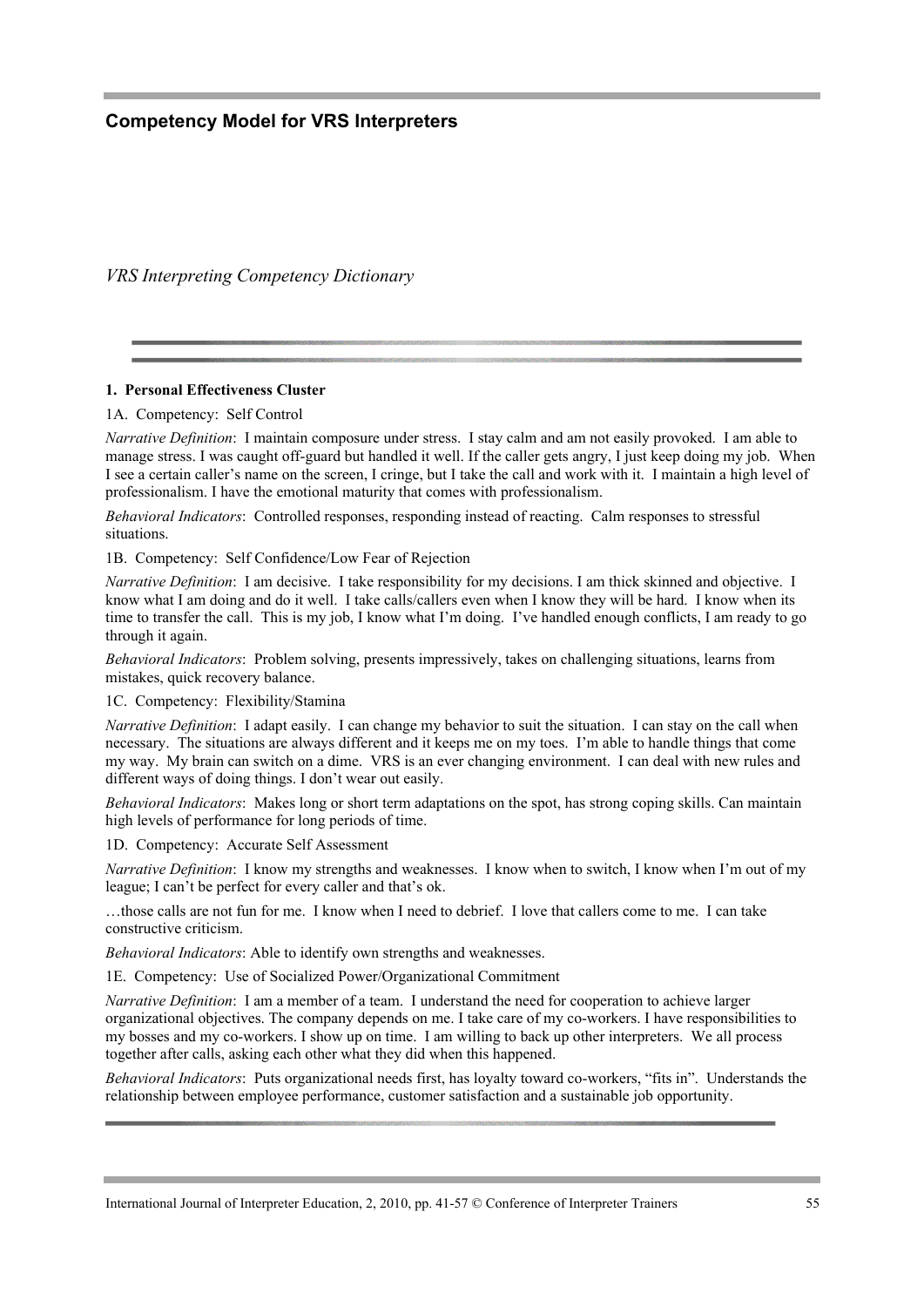#### **2. Customer Service Cluster**

2A. Competency: Pleasant Demeanor

*Narrative Definition*: I am friendly, crisp and clean, professional. I have a good attitude. I'm friendly, smiling and everyone feels good at the end of the call. I have a fun demeanor, I smile a lot.

*Behavioral Indicator*: smiles easily, well groomed, good posture.

2B. Competency: Positive Regard/Concern for Close Relationships

*Narrative Definition*: I am good. I am likable and caring. I'm a team-player. I feel some responsibility for removing the barrier between the Deaf and hearing callers. I like it when the callers thank me for doing a good job. I feel honored to be a part of their lives. I'm there for my teamers and know what they need to be supported. Having a caller who is willing to work with me makes a difference. I know how to respect people and treat callers on the videophone. I really like it when the callers and I work together as a team.

*Behavioral Indicators*: Has verbal and non-verbal skills that result in people feeling valued.

2C. Competency: Perceptual Objectivity

*Narrative Definition*: I keep an appropriate emotional distance. I don't take things personally. Calls are harder when callers aren't friendly or polite. Our customers could have more training on how to treat interpreters. I know how to deal with people in general. I made a rookie mistake. I am thick skinned. I can't own everything in the process.

*Behavioral Indicators*: Uses effective distancing skills, doesn't internalize failure.

2D. Competency: Use of Unilateral Power/Autonomy

*Narrative Definiti*on: I am in charge. I can make decisions within my scope of authority. I make sure the customer is getting the service. I have to pick and decide what to address. I decide if this person is just ticked off or if this is a power play. I'll give instructions to get the most out of this. I know which comments to ignore and which to include in order to make it all make sense. I have good judgment.

*Behavioral Indicators*: Problem solving skills, effective decision-making.

2E. Competency: Developing Others

Narrative Definition: I am helpful to others/callers. I gently coach or tutor as needed.

Behavioral Indicators: Able to give feedback to facilitate development.

#### **3. Interpreting Skills**

3A. Competency: Fluency in ASL and English

Narrative Description: I am highly skilled. I read ASL well. I produce ASL well. I voice well.

Behavioral Indicators: Greater than 80% interpreting accuracy with a variety of signers in a variety of situations.

3B. Competency: Fluency in a Range of Registers

Narrative Description: I can flow from formal to intimate register. I know when the register is intimate and when the call is "inside information".

Behavioral Indicators: Can seamlessly change sign or word choice, and can just pass along dialogue that doesn't make sense to a third person.

3C. Competency: Role Shifting

Narrative Description: I know when to jump in/out of various roles during a call.

Behavioral Indicators: knows how to perform as an operator, interpreter, ally, coach or customer service provider.